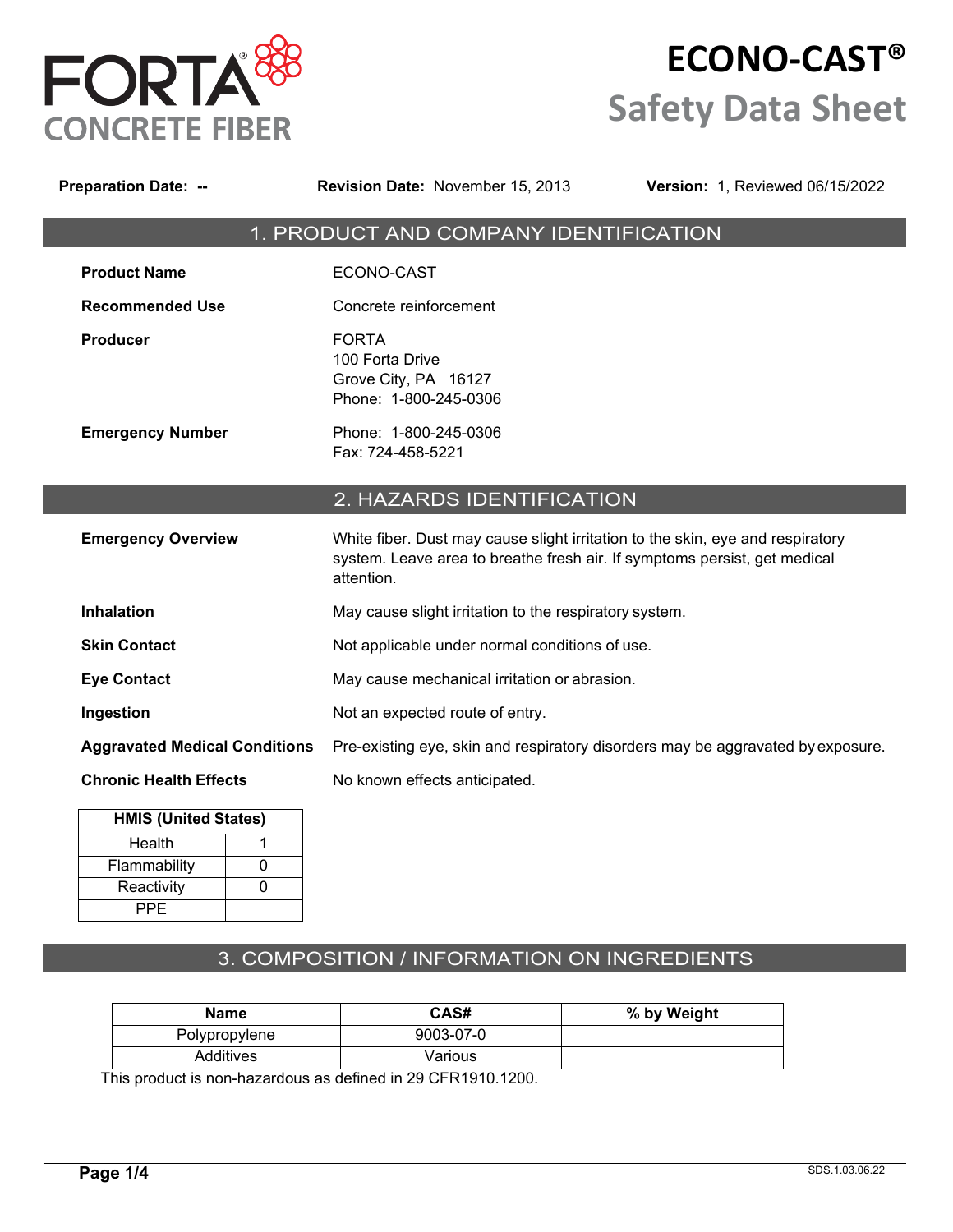|                                                   | 4. FIRST AID MEASURES                                                                                                                                                                                                                                                                               |
|---------------------------------------------------|-----------------------------------------------------------------------------------------------------------------------------------------------------------------------------------------------------------------------------------------------------------------------------------------------------|
| <b>Inhalation</b>                                 | Leave area to breathe fresh air.<br>Avoid further overexposure.<br>If symptoms persist, get medical attention.                                                                                                                                                                                      |
| <b>Skin Contact</b>                               | Not applicable under normal conditions of use.                                                                                                                                                                                                                                                      |
| <b>Eye Contact</b>                                | Flush with water for 15 minutes.<br>If irritation persists, get medical attention.                                                                                                                                                                                                                  |
| Ingestion                                         | Not applicable under normal conditions of use.<br>$\bullet$                                                                                                                                                                                                                                         |
|                                                   | 5. FIRE-FIGHTING MEASURES                                                                                                                                                                                                                                                                           |
| <b>Flash Point</b>                                | 600°F (316°C)                                                                                                                                                                                                                                                                                       |
| <b>Flash Point Method</b>                         | None                                                                                                                                                                                                                                                                                                |
| <b>Autoignition Temperature</b>                   | >735°F (390°C)                                                                                                                                                                                                                                                                                      |
| <b>Burning Rate</b>                               | None                                                                                                                                                                                                                                                                                                |
| <b>Fire and Explosion Hazard</b>                  | None                                                                                                                                                                                                                                                                                                |
| <b>Firefighting Equipment</b>                     | Use dry chemicals, carbon dioxide $(CO2)$ , foam or water.                                                                                                                                                                                                                                          |
| <b>Hazardous Products of</b><br><b>Combustion</b> | Carbon monoxide, carbon dioxide and hydrocarbons.                                                                                                                                                                                                                                                   |
| <b>Protection of Firefighters</b>                 | Use self-contained breathing apparatus.                                                                                                                                                                                                                                                             |
|                                                   | 6. ACCIDENTAL RELEASE MEASURES                                                                                                                                                                                                                                                                      |
| <b>Small Spill or Leak</b>                        | Pick-up and place in container for recovery or disposal.                                                                                                                                                                                                                                            |
| <b>Large Spill or Leak</b>                        | Pick-up and place in container for recovery or disposal.                                                                                                                                                                                                                                            |
|                                                   |                                                                                                                                                                                                                                                                                                     |
|                                                   | 7. HANDLING AND STORAGE                                                                                                                                                                                                                                                                             |
| <b>Handling Precautions</b>                       | Keep away from open flame and temperatures exceeding 300°F (149°C).                                                                                                                                                                                                                                 |
| <b>Storage Requirements</b>                       | No specific storage is required, use any dry container.                                                                                                                                                                                                                                             |
|                                                   | 8. EXPOSURE CONTROLS / PERSONAL PROTECTION                                                                                                                                                                                                                                                          |
| <b>Engineering Measures</b>                       | Not required under normal conditions of use.                                                                                                                                                                                                                                                        |
|                                                   |                                                                                                                                                                                                                                                                                                     |
| <b>Protective Equipment</b>                       | Respirators - Follow OSHA guidelines for respirator regulations, if necessary<br>wear a MSHA/NIOSH approved respirator.<br>Protective Gloves - Not required under normal use conditions.<br>Eye Protection - Glasses or goggles.<br>Protective Clothing - Not required under normal use conditions. |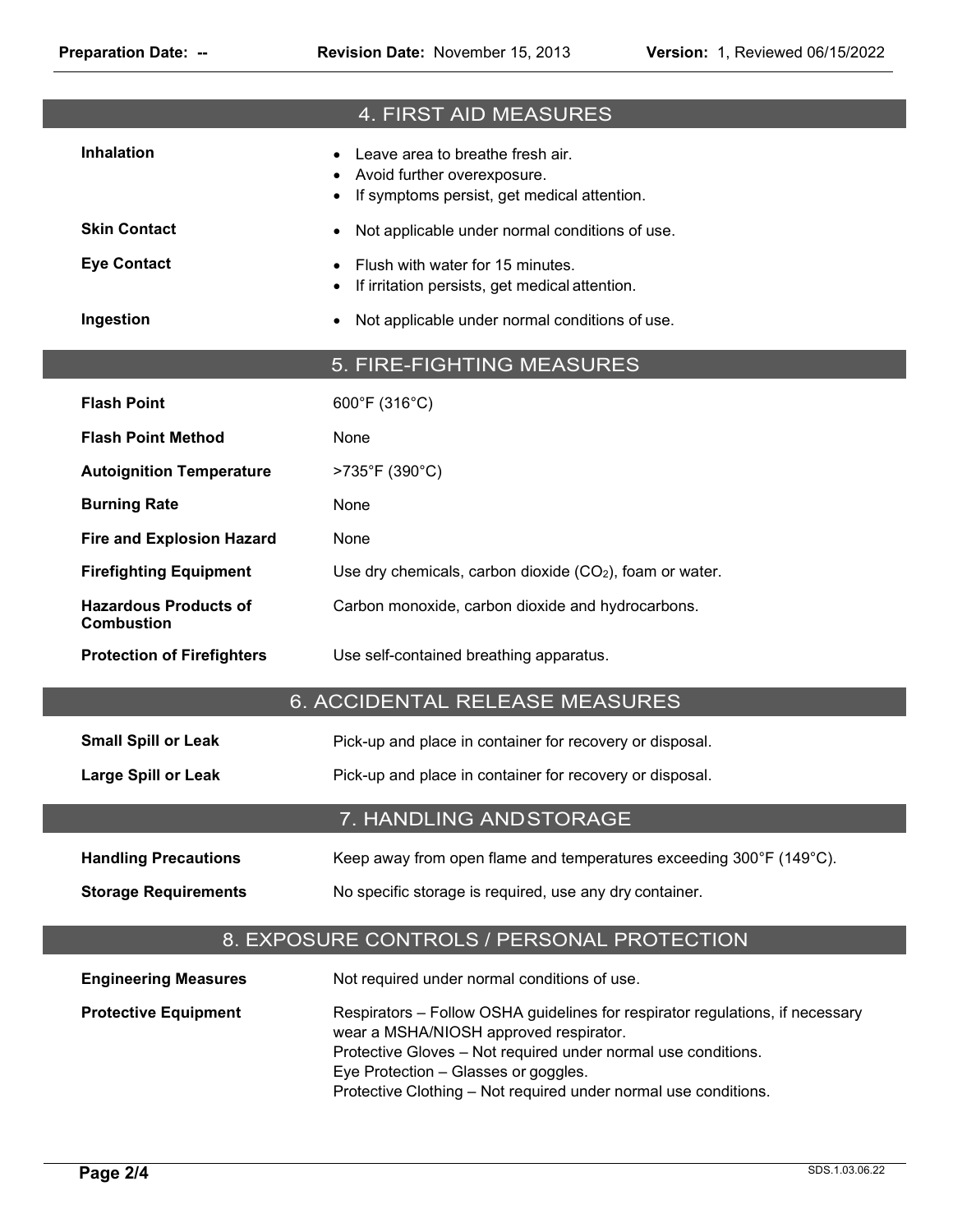# 9. PHYSICAL AND CHEMICAL PROPERTIES

| Appearance                    | White fibers  |
|-------------------------------|---------------|
| <b>Physical State</b>         | Solid         |
| <b>Boiling Point</b>          | None          |
| Odor                          | Odorless      |
| <b>Freezing/Melting Point</b> | 320°F (160°C) |
| рH                            | None          |
| <b>Solubility</b>             | None          |
| <b>Specific Gravity</b>       | 0.90          |

# 10. STABILITY AND REACTIVITY

| <b>Stability</b>                               | This product is stable.                        |
|------------------------------------------------|------------------------------------------------|
| <b>Conditions to Avoid</b>                     | Avoid temperatures greater than 550°F (288°C). |
| <b>Materials to Avoid</b><br>(incompatibility) | Strong acids and bases. Oxidizing agents.      |

# 11. TOXICOLOGICAL INFORMATION

| <b>Toxicity to Animals</b> | This product has not been tested for animal effects. This product is not expected<br>to be toxic to animals. |
|----------------------------|--------------------------------------------------------------------------------------------------------------|
| <b>Toxicity to Humans</b>  | This product has not been tested for human effects. This product is not expected<br>to be toxic to humans.   |

#### 12. ECOTOXICOLOGICAL INFORMATION

| <b>Ecotoxicity</b>                                          | Not expected to be ecotoxic. |
|-------------------------------------------------------------|------------------------------|
| <b>BOD5 and COD</b>                                         | None                         |
| Biodegradable/OECD                                          | None                         |
| <b>Mobility</b>                                             | None                         |
| <b>Toxicity of the Products of</b><br><b>Biodegradation</b> | None                         |
| Special Remarks on the<br><b>Products of Biodegradation</b> | None                         |

# 13. DISPOSAL CONSIDERATIONS

Not classified as hazardous waste. Dispose of in accordance with Federal, State and Local regulations.